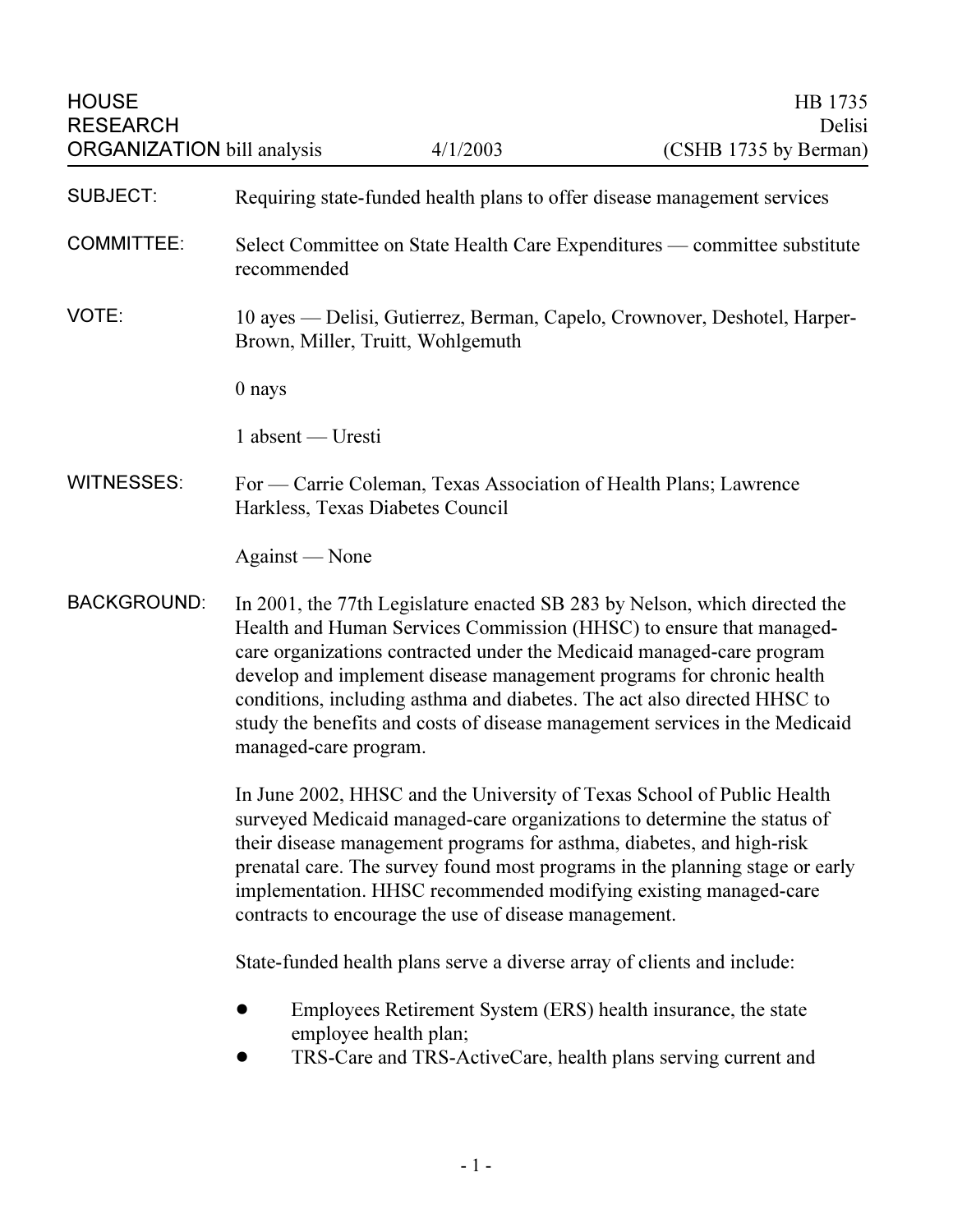## HB 1735 House Research Organization page 2  $r^{2}$

retired teachers in the Teacher Retirement System;

- UT and Texas A&M health plans, for employees of those institutions;
- the Children's Health Insurance Program (CHIP) and Medicaid managed care, state-federal health plans managed by HHSC that serve low-income children and poor, elderly, or disabled people; and
- ! the Correctional Managed Health Care Program, which serves inmates of the Texas Department of Criminal Justice.
- DIGEST: CSHB 1735 would require certain state-funded health plans to offer disease management services. Those plans would include ERS, TRS-Care, TRS-ActiveCare, UT and Texas A&M health plans, CHIP, Medicaid managed care, and the Correctional Managed Health Care Program.

The bill would define disease management services as services that help a person manage a disease or other chronic health condition, as identified by the agency administering the program. Diseases or chronic conditions could include heart disease, diabetes, respiratory illness, end-stage renal disease, HIV, or AIDS. For plans administered by HHSC, the agency would have to select populations for which disease management would be cost-effective.

The disease management services would have to include:

- education to help patients learn to manage their condition;
- $\bullet$  education for providers;
- models based on scientific research and minimum standards of care;
- ! recommended treatments and standard procedures; and
- care supervised by a physician.

Each agency required to offer disease management services would have to offer the services as soon as practicable after the bill's effective date, but no later than January 1, 2004. Each agency would have to evaluate the savings to the state and the clinical outcomes of its disease management services and would have to submit a progress report to the governor, lieutenant governor, and House speaker by December 1, 2004. Final results would be required in a final report by December 1, 2005.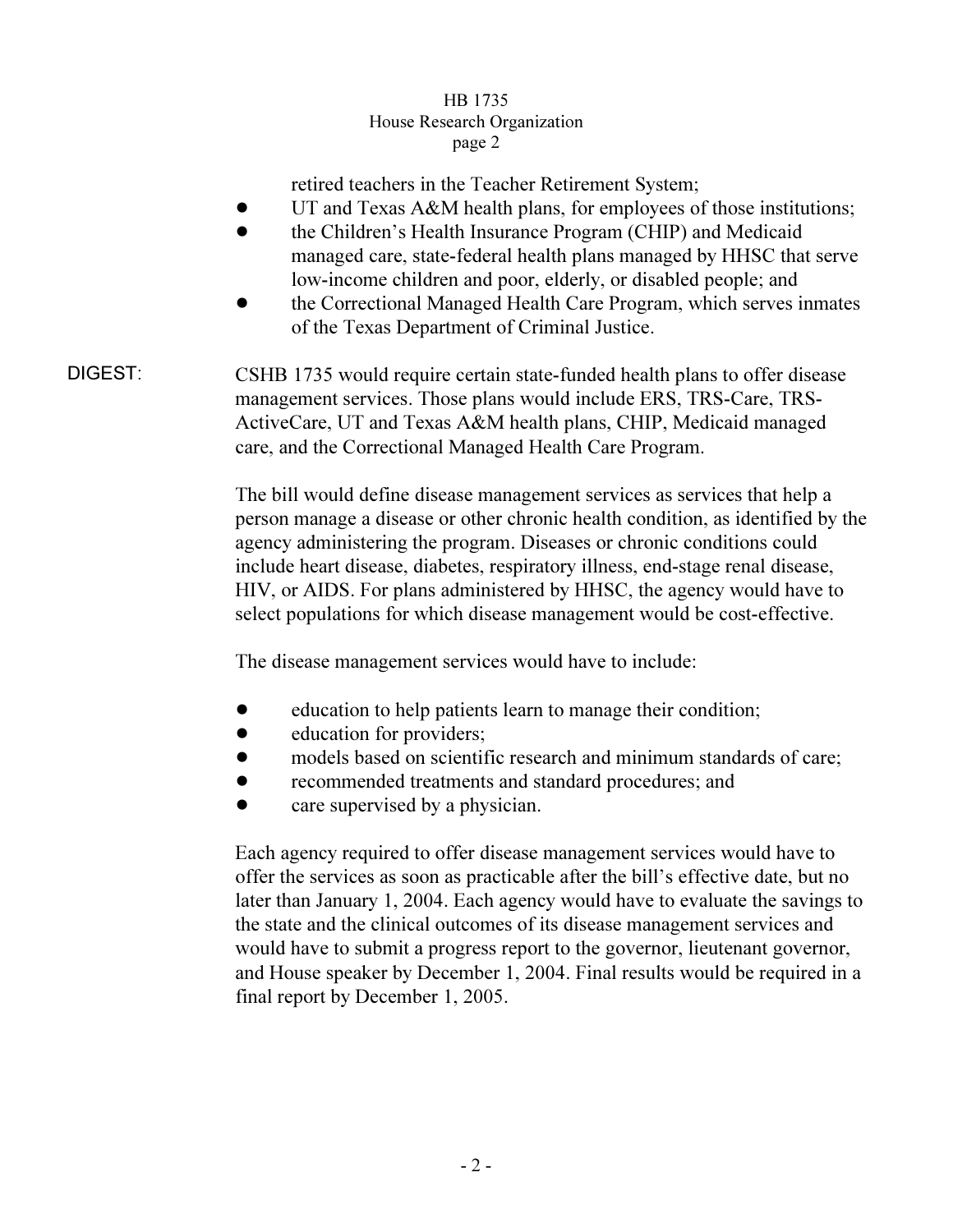## HB 1735 House Research Organization page 3  $\mathbf{r}$   $\mathbf{r}$   $\mathbf{s}$   $\mathbf{r}$   $\mathbf{s}$

The bill would take immediate effect if finally passed by a two-thirds record vote of the membership of each house. Otherwise, it would take effect September 1, 2003.

SUPPORTERS SAY: CSHB 1735 would require state health-plan administrators to use one of the most important tools available to improve patient health and manage costs. A comprehensive disease management program teaches patients how to be alert and informed partners in the treatment of their disease and how to choose the most appropriate care. It also educates physicians and health-care providers about the best ways to help patients manage their disease. For example, a disease management program for juvenile diabetes might teach children with diabetes how to monitor their symptoms and what types of nutritional or exercise decisions might help the most. Education for physicians and healthcare providers might teach them what monitoring tests should be performed and how best to communicate with their patients. This approach can result in better outcomes over the patient's lifetime and reduced costs to the payor in the form of better compliance with treatment regimens and more appropriate use of medical resources, such as emergency room visits.

> The state should ensure that all state-funded health-care programs use disease management programs to maximize scarce health-care dollars. Most healthcare programs already offer some disease management services, but the state could realize \$3.9 million in savings in the coming biennium if all programs did. Over time, the savings should grow as patients are guided toward better decisions and chronic conditions are managed more appropriately.

CSHB 1735 would not result in a mandate for managed-care organizations because most of them are doing this in some way already. However, the programs vary considerably. Some may include patient education but not provider education. All programs should offer the key criteria established by this bill so that all plans could benefit from the services.

Each health plan should establish the disease management services that work best for its patient population. Children in CHIP have very different disease management needs from those of adult inmates in the Correctional Managed Health Care Program. No single approach is appropriate.

This bill would not exclude stakeholders from the decision-making process.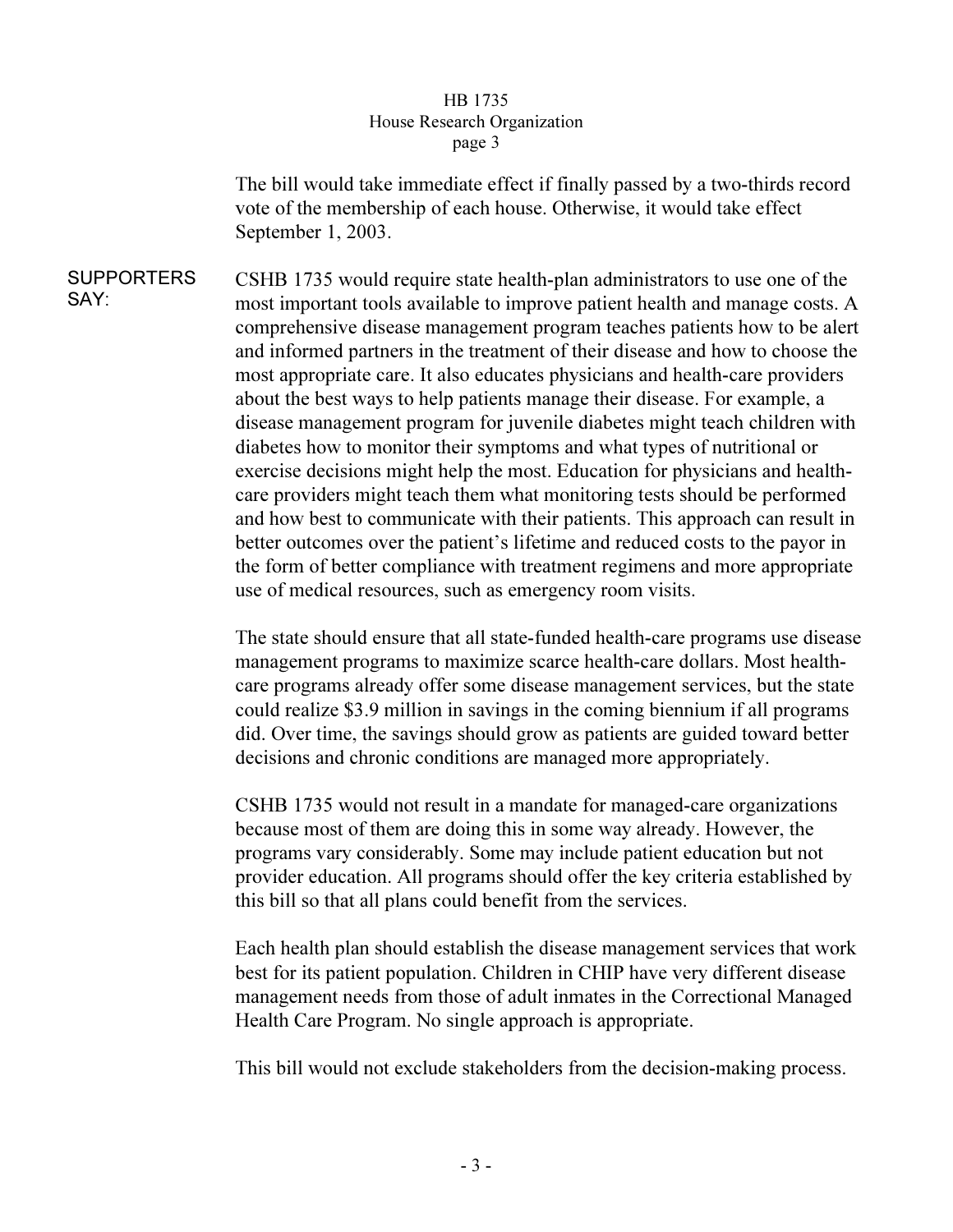## $_{\rm{search}}$  Or  $\frac{1}{\sqrt{1-\frac{1}{n}}\log n}$  $\mathbf{r}^{\mu}$ ge  $\mathbf{r}$

|                                          | Most state agencies convene a working group or conduct informal meetings to<br>discuss how changes may affect health plans with which they contract. There<br>is no reason to expect that the development of disease management programs<br>would be any different.                                                                                                                                                                                                                                                                                                         |
|------------------------------------------|-----------------------------------------------------------------------------------------------------------------------------------------------------------------------------------------------------------------------------------------------------------------------------------------------------------------------------------------------------------------------------------------------------------------------------------------------------------------------------------------------------------------------------------------------------------------------------|
|                                          | Physicians should supervise the development of disease management<br>programs, as they are well equipped to evaluate research and treatment<br>methodologies for populations of patients. Nurses and other health-care<br>providers are integral parts of the delivery continuum and have significant<br>contact with individual patients. CSHB 1735 would not limit their roles in any<br>way.                                                                                                                                                                             |
|                                          | Reporting is an important part of ensuring that disease management works.<br>The agencies should have to report savings and clinical outcomes of their<br>programs so that the 79th Legislature can evaluate initial progress.                                                                                                                                                                                                                                                                                                                                              |
| <b>OPPONENTS</b><br>SAY:                 | Managed-care organizations already offer disease management programs, but<br>CSHB 1735 would remove their flexibility in delivering the best programs for<br>their client populations. The bill would force all providers to offer a single<br>program, whereas regional differences might necessitate greater flexibility.<br>For example, all CHIP providers would have to offer one asthma disease<br>management program, but children in Houston are exposed to different<br>environmental irritants from those that affect children in Amarillo.                       |
|                                          | Health plans should have a formal role in determining disease management<br>programs. The state could establish working groups of health plans,<br>physicians, and agency representatives to develop the programs. This would<br>ensure that all groups with a stake in the outcome have a voice in the process.                                                                                                                                                                                                                                                            |
| <b>OTHER</b><br><b>OPPONENTS</b><br>SAY: | CSHB 1735 should define disease management services more broadly to<br>include other key health-care providers, such as nurses and physician<br>assistants. Requiring care supervised by a physician as a part of the disease<br>management program would be unrealistic, because non-physician health-care<br>providers perform most patient education. Nurses, physician assistants,<br>therapists, case managers, and other health-care providers have the education<br>and training to be a leading part of a disease management program and should<br>not be excluded. |